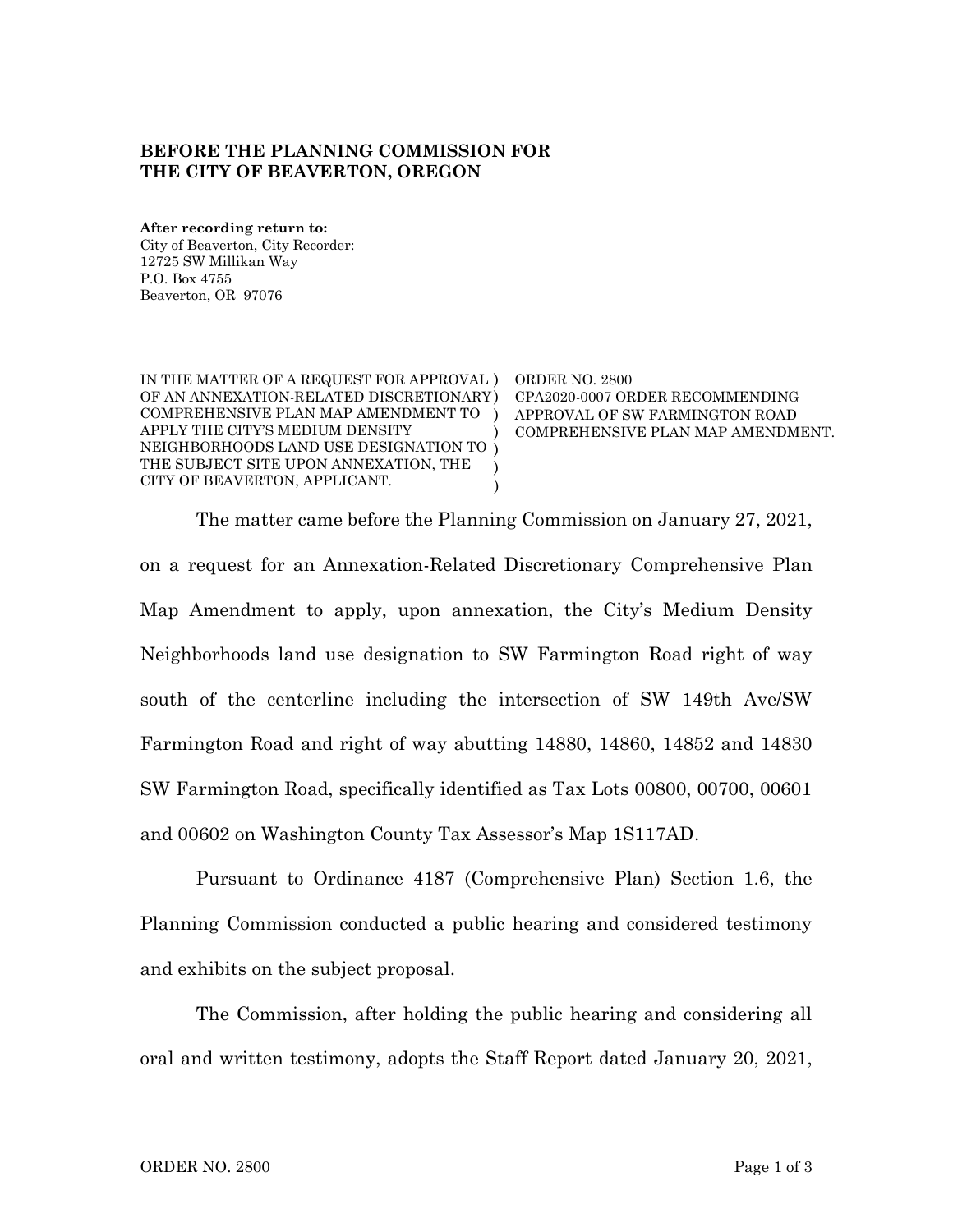and the findings contained therein, as applicable to the approval criteria contained in Section 1.5.1.B of the Comprehensive Plan.

Therefore, **IT IS HEREBY ORDERED** that the Planning Commission **RECOMMENDS APPROVAL** of **CPA2020-0007** to the City Council, based on the testimony, reports and exhibits, and evidence presented during the public hearing on the matter and based on the facts, findings, and conclusions found in the Staff Report dated January 27, 2021.

Motion **CARRIED**, by the following vote:

**AYES:** Winter, Saldanha, Lawler, McCann, Nye, Overhage, Teater. **NAYS:** None. **ABSTAIN:** None. **ABSENT:** None.

Dated this  $\frac{1}{2}$  day of February 2020.

To appeal the decision of the Planning Commission, as articulated in Land Use Order No. 2800, an appeal must be filed on an Appeal form provided by the Director at the City of Beaverton Community Development Department's office by no later than  $4:30$  p.m. on February 11  $\qquad \qquad$  2020.

## PLANNING COMMISSION FOR BEAVERTON, OREGON